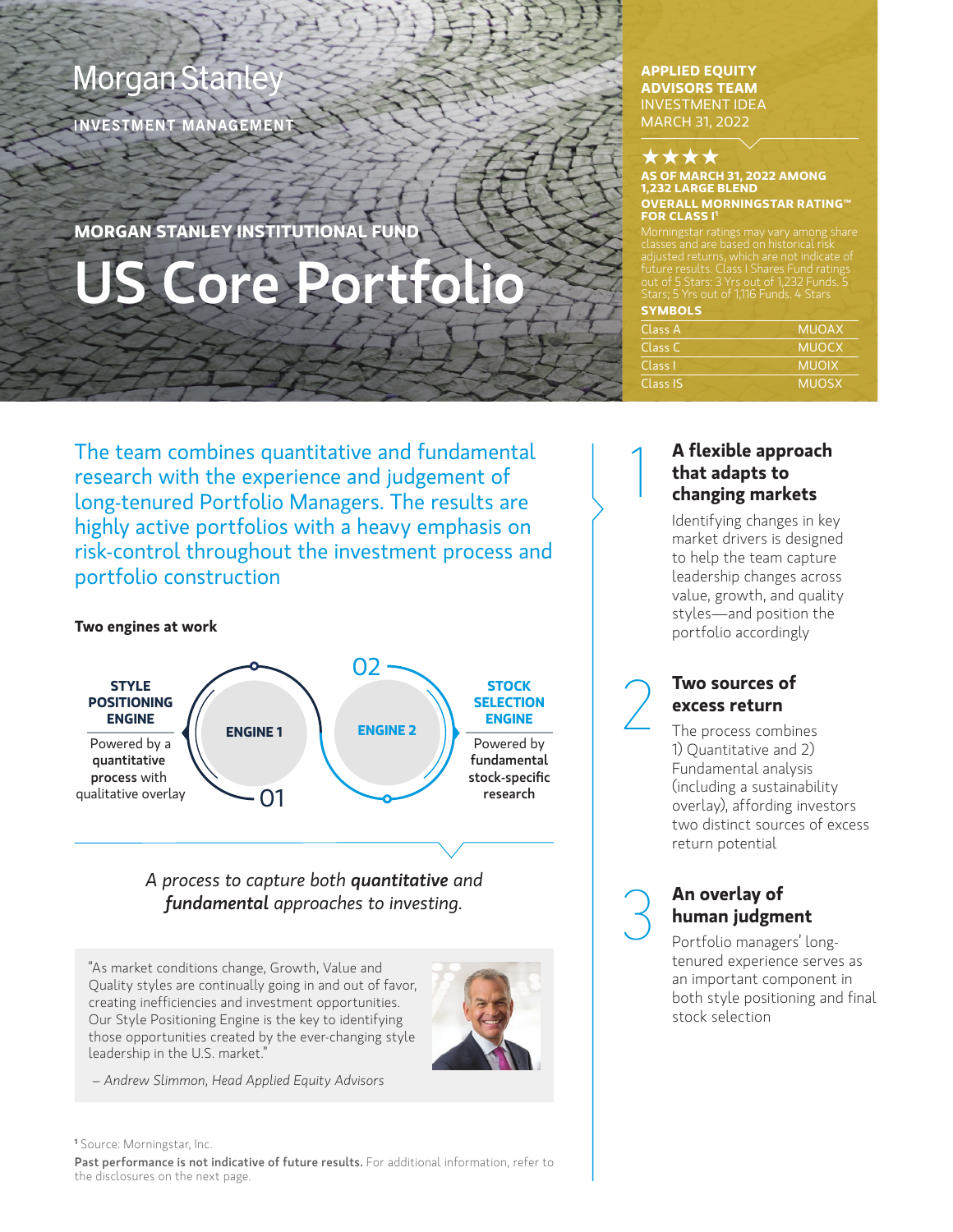# **Top Ten Holdings (% of assets)**

*As of March 31, 2022* 

*As of March 31, 2022* 

| <b>POSITION</b>          | <b>SECTOR</b>          | <b>FUND</b>          | <b>INDEX</b>                         |
|--------------------------|------------------------|----------------------|--------------------------------------|
| Apple Inc                | Information Technology | 9.21                 | 7.07                                 |
| Microsoft Corp           | Information Technology | 8.64                 | 6.04<br>4.21                         |
| Alphabet Inc             | Communications         | 7.15                 |                                      |
| Chevron Corp             | Energy                 | 5.82                 | 0.82                                 |
| Ameriprise Financial Inc | Financials             | 4.56<br>4.33<br>4.00 | 0.09<br>0.49<br>0.08<br>0.07<br>0.09 |
| Danaher Corp             | Health Care            |                      |                                      |
| First Republic Bank      | Financials             |                      |                                      |
| United Rentals Inc.      | Industrials            | 3.98                 |                                      |
| SVB Financial Group      | Financials             | 3.93                 |                                      |
| Waste Management Inc     | Industrials            | 3.39                 | 0.16                                 |
| Total                    |                        | 55.01                | 19.12                                |

Source: Morgan Stanley Investment Management. Top 10 Holdings are provided for illustrative purposes only and should not be deemed as a recommendation to buy or sell the securities mentioned. Holdings are dated and subject to change daily.

# **Investment Performance (% net of fees) in USD**

## **Characteristics** *As of March 31, 2022*

|                | <b>CUMULATIVE</b>                            |                           | <b>ANNUALIZED</b>                                                 |                                              |                    |        |                                   |       | <b>INDEX</b> |  |  |                  |       |  |
|----------------|----------------------------------------------|---------------------------|-------------------------------------------------------------------|----------------------------------------------|--------------------|--------|-----------------------------------|-------|--------------|--|--|------------------|-------|--|
|                |                                              |                           | <b>SINCE</b><br><b>INCEPTION</b><br>(05/27/16)<br>YTD 1YR 3YR 5YR |                                              |                    |        |                                   |       |              |  |  | Active Share (%) | 75.52 |  |
|                | 1022                                         |                           |                                                                   |                                              | Number of holdings | 33     | 505                               |       |              |  |  |                  |       |  |
| Class I Shares | -6.18                                        |                           | -6.18 19.21                                                       | 23.83                                        | 16.77              | 16.29  | Price/Earnings (NTM) <sup>2</sup> | 22.48 | 19.95        |  |  |                  |       |  |
| S&P 500 Total  | 16.20<br>-4.60<br>-4.60 15.65 18.92<br>15 99 | Turnover (%) <sup>3</sup> | 26.00                                                             |                                              |                    |        |                                   |       |              |  |  |                  |       |  |
| Return Index   |                                              |                           |                                                                   | Weighted average market capitalization (\$B) | 627.15             | 597.25 |                                   |       |              |  |  |                  |       |  |

Performance data quoted represents past performance, which is no guarantee of future results, and current performance may be lower or higher than the figures shown. For the most recent month-end performance figures, please visit morganstanley.com/im or call 1-800-548-7786. Investment returns and principal value will fluctuate and fund shares, when redeemed, may be worth more or less than their original cost.

Performance and fund information is as of March 31, 2022, unless otherwise noted. Returns are net of fees and assume the reinvestment of all dividends and income. Returns for less than one year are cumulative (not annualized). Performance of other share classes will vary.

Please keep in mind that high double-digit returns are highly unusual and cannot be sustained. Investors should also be aware that these returns were primarily achieved during favorable market conditions.

The gross expense ratio is 1.97% for Class I shares and the net expense ratio is 0.80%. Where the net expense ratio is lower than the gross expense ratio, certain fees have been waived and/or expenses reimbursed. These waivers and/or reimbursements will continue for at least one year from the date of the applicable fund's current prospectus (unless otherwise noted in the applicable prospectus) or until such time as the fund's Board of Directors acts to discontinue all or a portion of such waivers and/or reimbursements. Absent such waivers and/or reimbursements, returns would have been lower. Expenses are based on the fund's current prospectus. The minimum initial investment is \$5,000,000 for Class I shares. Performance, expenses, and minimums for other share classes will vary.

Effective April 29, 2022, the minimum initial investment for Class I shares will be reduced from \$5,000,000 to \$1,000,000. The minimum initial investment may be waived in certain situations. Please see the Fund's prospectus for additional information.

**2** NTM = Next Twelve Months.

**3** Turnover is sourced from the fund's current prospectus